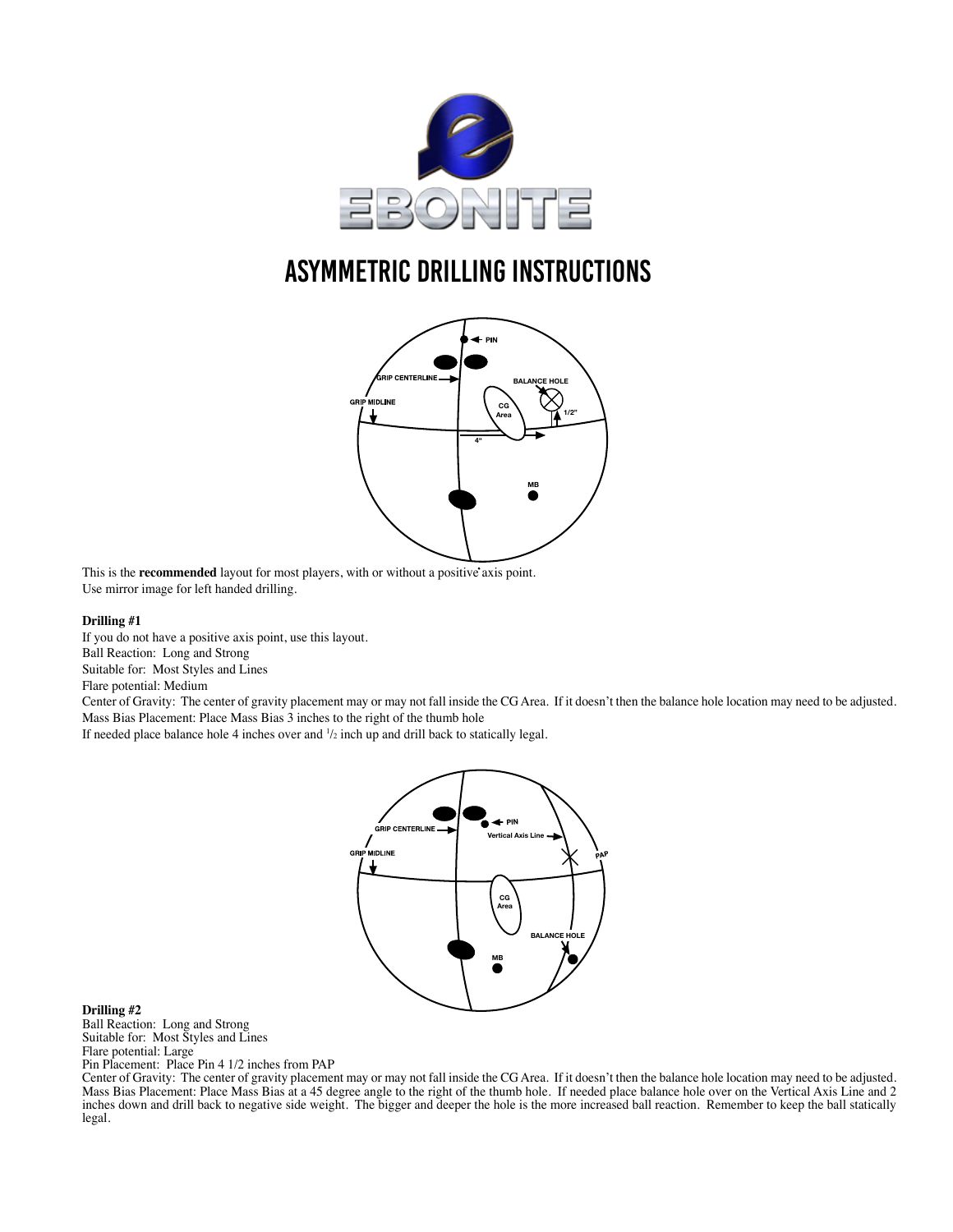

This layout produces the most even reaction with the highest TOTAL hook.

### **Drilling #3**

Ball Reaction: Early and Strong

Suitable for: High Ball Speed, Low RPM's, Heavy oiled lanes

Flare potential: Very Large

Pin Placement: Place Pin 3 1/2 inches from PAP

Center of Gravity: The center of gravity placement may or may not fall inside the CG Area. If it doesn't then the balance hole location may need to be adjusted.

Mass Bias Placement: Place Mass Bias in line with the Pin. If needed place balance hole over on the PAP and drill back to statically legal.



This is the recommended layout for All Full Rollers

**Drilling #4**

Ball Reaction: Strong Arc

Suitable for: Most Styles and Lines

Flare potential: Large

Pin Placement: Place Pin 3 1/2 inches from bowlers center of span in an 8:00 direction.

Center of Gravity: The center of gravity placement may or may not fall inside the CG Area. If it doesn't then the balance hole location may need to be adjusted.

Mass Bias Placement: Place Mass Bias at a 2:00 direction from the center of span. If needed place balance hole 8 inches from the center of span in a 2:00 direction to remove excess positive side weight. Place balance hole  $\ddot{6}$  inches from the center of span in a 8:00 direction to remove excess negative side weight.